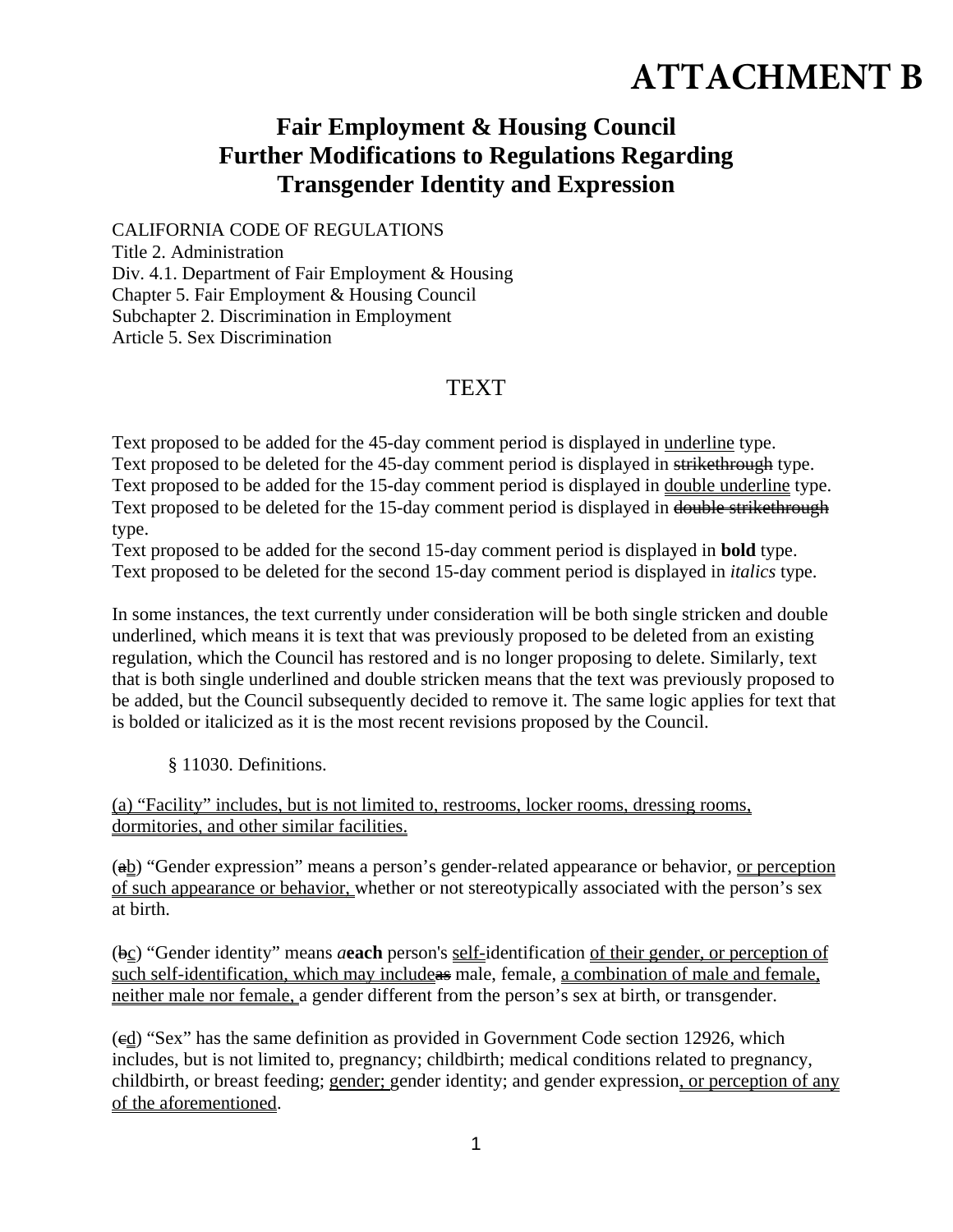(de) "Sex Stereotype" *means***includes, but is not limited to,** an assumption about a person's appearance or behavior, **gender roles, gender expression, or gender identity,** or about an individual's ability or inability to perform certain kinds of work based on a myth, social expectation, or generalization about the individual's sex.

 $(e<sub>f</sub>)$  "Transgender" is a general term that refers to a person whose gender identity differs from the person's sex at birth. A transgender person may or may not have a gender expression that is different from the social expectations of the sex assigned at birth. A transgender person may or may not identify as "transsexual."

(fg) "Transitioning" is thea *multi-step* process some transgender people go through to begin living as the gender with which they identify, rather than the sex assigned to them at birth. This process may or may not include, but is not limited to, changes in name and pronoun usage, bathroom, facility usage, participation in **employer-sponsored** activities **(e.g.** *like* sports teams**, team-building projects, or volunteering)**, **or undergoing** hormone therapy, sex reassignment surgeries<sub>\*</sub>, or other medical procedures.

Note: Authority cited: Section 12935(a), Government Code. Reference: Sections 12920, 12921, 12926, 12940, 12943 and 12945, Government Code.

§ 11031. Defenses.

Once employment discrimination on the basis of sex has been established, an employer or other covered entity may prove one or more appropriate affirmative defenses as generally set forth in section 11010, including, but not limited to, the defense of Bona Fide Occupational Qualification (BFOQ).

(a) Among situations that will not justify the application of the BFOQ defense are the following:

(1) A correlation between individuals of one sex and physical agility or strength;

(2) A correlation between individuals of one sex and height;

- (3) Customer preference for employees of one sex;
- (4) The necessity for providing separate facilities for one sex;  $\Theta$

(5) The fact that an individual is transgender or gender non-conforming, or that the individual's sex assigned at birth is different from the sex required for the job; or

 $(56)$  The fact that members of one sex have traditionally been hired to perform the particular type of job.

(b) Personal privacy considerations may justify a BFOQ only where: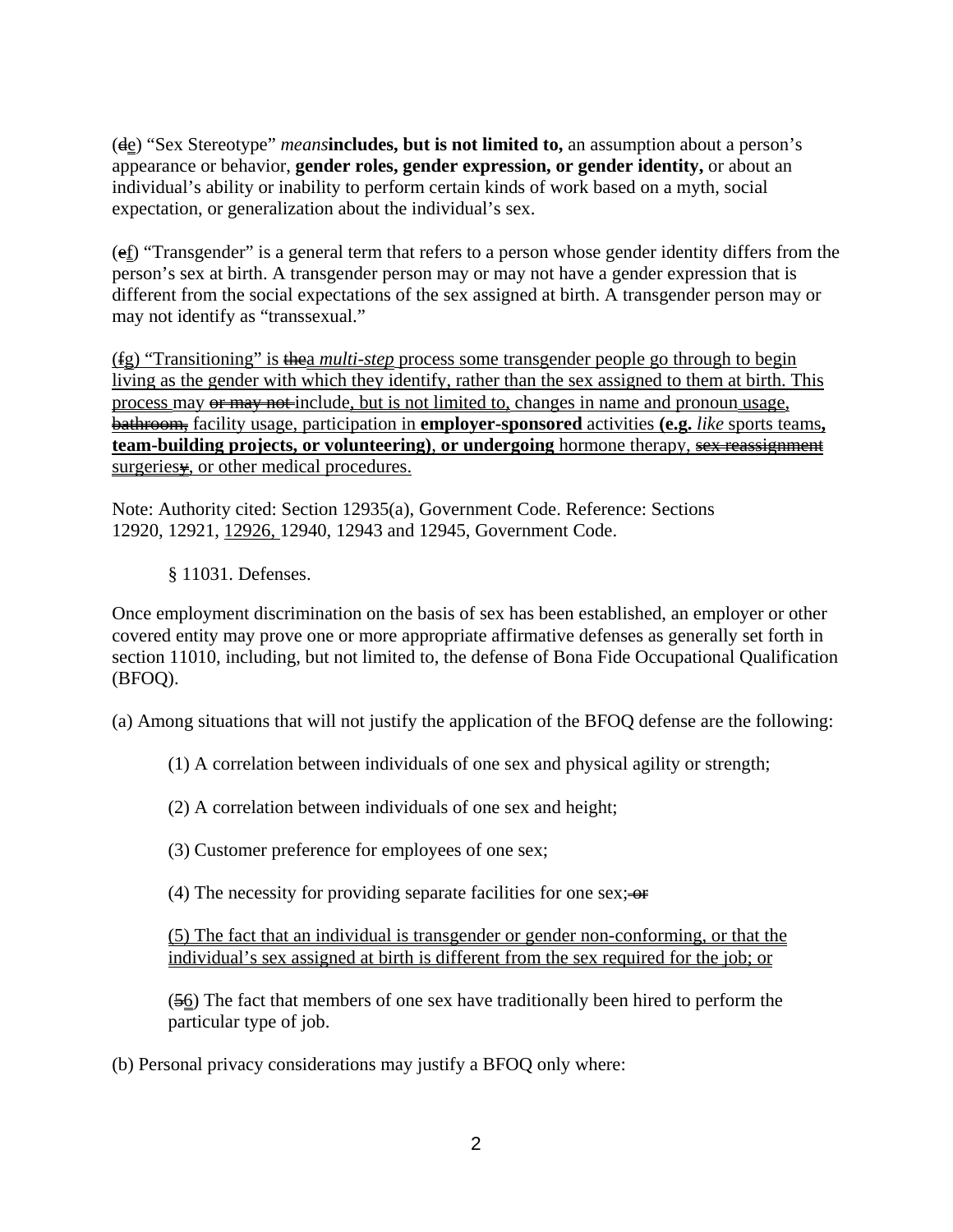(1) The job requires an employee to observe other individuals in a state of nudity or to conduct body searches, and

(2) It would be offensive to prevailing social standards to have an individual of  $\frac{a}{a}$ the differento *pposite* sex present, and

(3) It is detrimental to the mental or physical welfare of individuals being observed or searched to have an individual of athe differentopposite sex present.

(c) Employers or other covered entities shall assign job duties and make adjustments so as to minimize the number of jobs for which sex is a BFOQ.

(d) It is no defense to a complaint of harassment based on sex that the alleged harassing conduct was not motivated by sexual desire.

(e) Employers shall permit employees to perform jobs or duties that correspond to the employee's gender identity or gender expression, regardless of the employee's assigned sex at birth.

Note: Authority cited: Section 12935(a), Government Code. Reference: Sections 12920, 12921, 12940, 12943, and 12945, Government Code.

§ 11034. Terms, Conditions, and Privileges of Employment.

(a) Compensation.

(1) Except as otherwise required or permitted by regulation, an employer or other covered entity shall not base the amount of compensation paid to an employee, in whole or in part, on the employee's sex.

(2) Equal Compensation for Comparable Work. (Reserved.)

(b) Fringe Benefits.

(1) It is unlawful for an employer to condition the availability of fringe benefits upon an employee's sex, including gender identity and gender expression.

(2) Insofar as an employment practice discriminates against one sex, an employer or other covered entity shall not condition the availability of fringe benefits upon whether an employee is a head of household, principal wage earner, secondary wage earner, or of other similar status.

(3) Except *where***as** otherwise required by state law, an employer or other covered entity shall not require unequal employee contributions by similarly situated male and female employees to fringe benefit plans based on the sex of the employee, nor shall different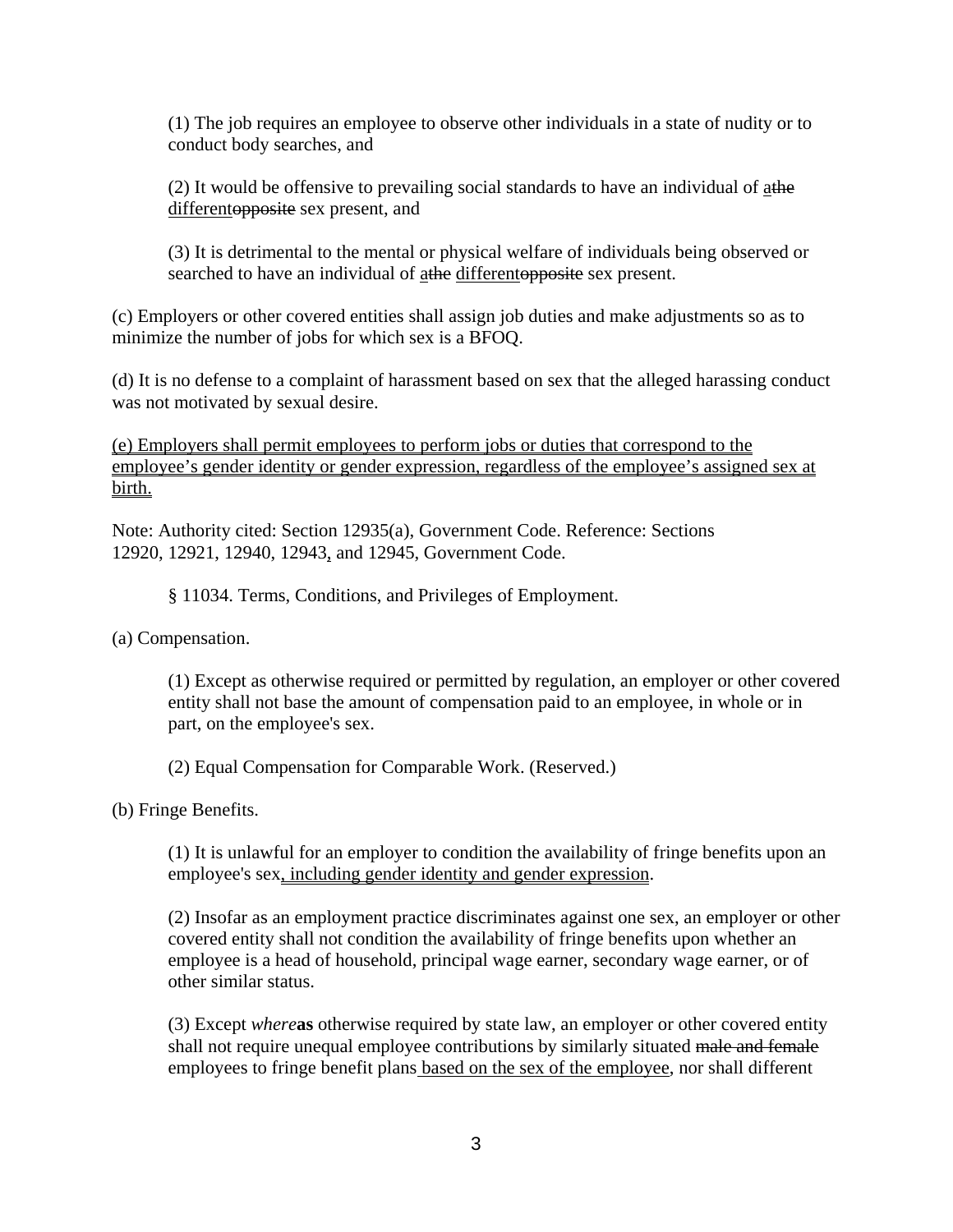amounts of basic benefits be established under fringe benefit plans for similarly situated male and female employees.

(4) It shall be unlawful for an employer or other covered entity to have a pension or retirement plan that establishes different optional or compulsory retirement ages based on the sex of the employee.

(c) Lines of Progression.

(1) It is unlawful for an employer or other covered entity to designateclassify a job exclusively for one sexas male or female or to maintain separate lines of progression or separate seniority lists based on sex unless it is justified by a permissible defense. For example, a line of progression or seniority system is unlawful that:

(A) Prohibits an individual female from applying for a job labeled "male" or "female," or for a job in a "male" or "female" line of progression, and vice versa; or

(B) Prohibits an employeemale scheduled for layoff from displacing a less senior employee on a "male" or "female" on a "female" seniority list, and vice versa.

(2) An employer or other covered entity shall provide equal opportunities to all employees for upward mobility, promotion, and entrance into all jobs for which they are qualified. However, nothing herein shall prevent an employer or other covered entity from implementing mobility programs to accelerate the promotion of underrepresented groups.

(d) Dangers to Health, Safety, or Reproductive Functions.

(1) If working conditions pose a greater danger to the health, safety, or reproductive functions of applicants or employees of one sex than to individuals of the another sex working under the same conditions, the employer or other covered entity shall make reasonable accommodation to:

(A) Alter the working conditions so as to eliminate the greater danger, unless it can be demonstrated that the modification would impose an undue hardship on the employer. Alteration of working conditions includes, but is not limited to, acquisition or modification of equipment or devices and extension of training or education; or

(AB) Upon the request of an employee of the more endangered sex, transfer the employee to a less hazardous or strenuous position for the duration of the greater danger, unless it can be demonstrated that the transfer would impose an undue hardship on the employer.; or

(B) Alter the working conditions so as to eliminate the greater danger, unless it can be demonstrated that the modification would impose an undue hardship on the employer.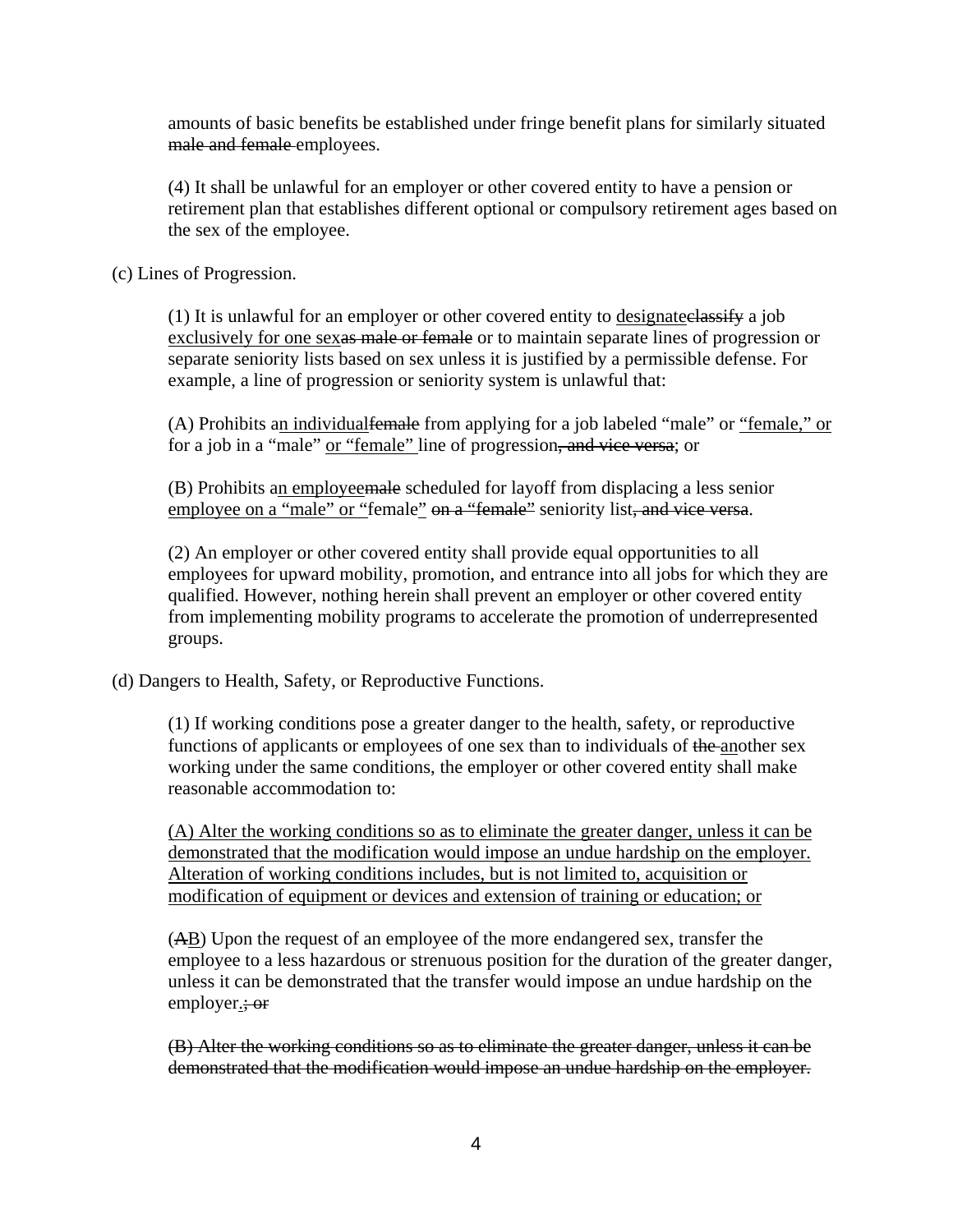Alteration of working conditions includes, but is not limited to, acquisition or modification of equipment or devices and extension of training or education.

(2) An employer or other covered entity may require an applicant or employee to provide a physician's certification that the individual he or she is endangered by the working conditions.

(3) The existence of a greater risk for employees of one sex than the another sex shall not justify a BFOQ defense.

(4) An employer may not discriminate against members based onof one sex because of the prospective application of this subsection.

(5) With regard to protections due on account of pregnancy, childbirth, or related medical conditions, see section 11035.

(6) Nothing in this subsection shall be construed to limit the rights or obligations set forth in Labor Code section 6300 et seq.

(e) Working Conditions.

(1) Where rest periods are provided, equal rest periods must be provided to employees without regard to the sex of the employee of both sexes.

(2) Equal access to comparable, safe, and adequate toiletrestrooms, locker rooms, dressing rooms, dormitories, and other similar-facilities ("facilities") shall be provided to employees without regard to the sex of the employee of both sexes. This requirement shall not be used to justify any discriminatory employment decision.

(A) Employers shall permit employees to use facilities that correspond to the employee's gender identity or gender expression, regardless of the employee's assigned sex at birth.

(B) Employers and other covered entities with single-occupancy facilities under their control shall use gender-neutral signage for those facilities, such as "Restroom," "Unisex," "Gender Neutral," "All Gender Restroom," etc.

(CB) To respectbalance the privacy interests of all employees, employers shall provide feasible alternatives if no individual facility is available, such as, locking toilet stalls, staggered schedules for showering, shower curtains, or other method of ensuring privacy. However, an employer or other covered entity may not require an employee to use a particular facility.

 $(\underline{D}\underline{\epsilon})$  Transitioning eEmployees shall not be required to undergo, or provide proof of, any *particular* medical treatment <u>or procedure</u>, or provide any identity document, to use facilities designated for use by a particular gender.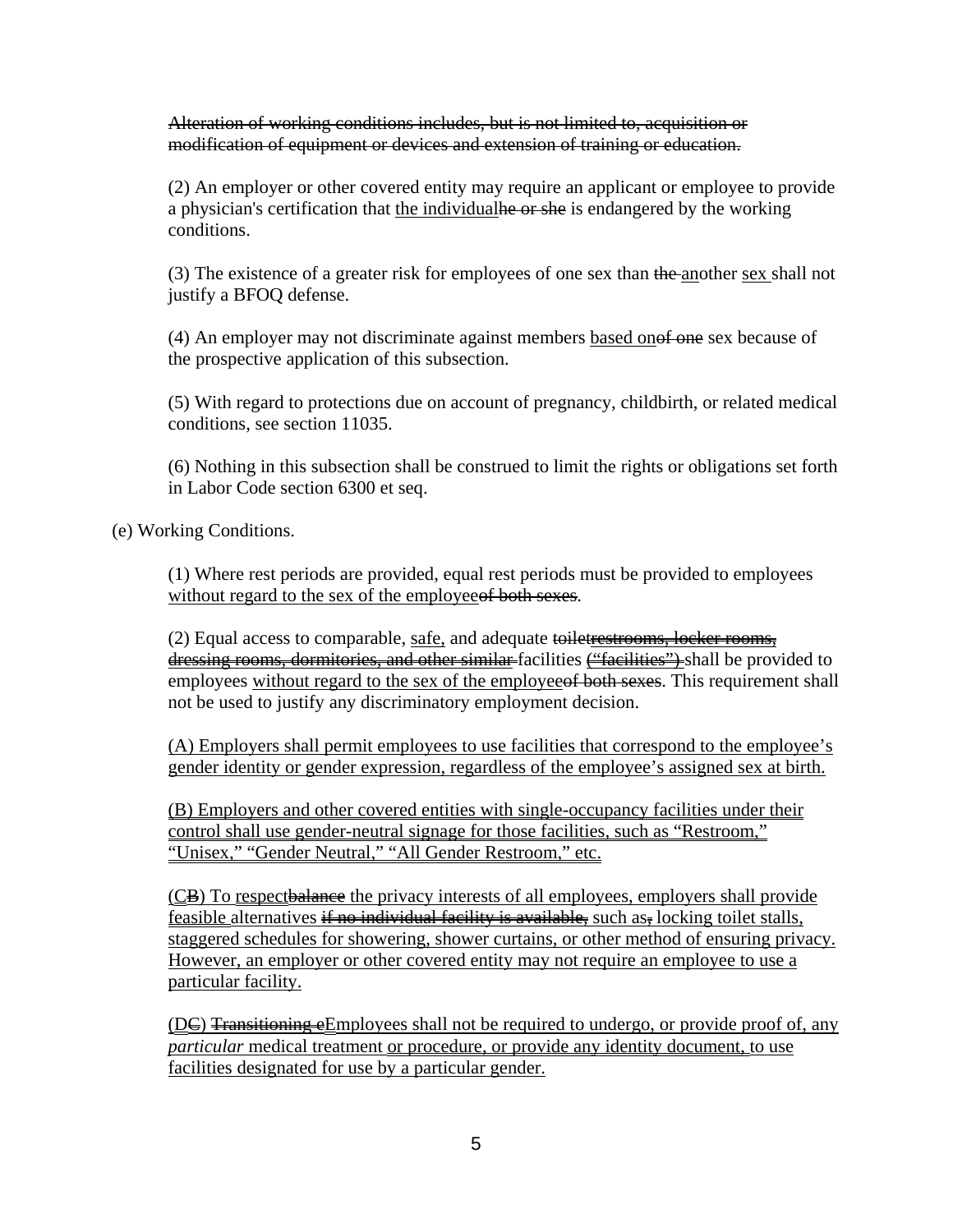(D) Employers and other covered entities with single-occupancy facilities under their control shall use gender-neutral signage for those facilities, such as "Restroom," "Unisex," "Gender Neutral," "All Gender Restroom," etc.

**(E) Notwithstanding subdivision (i)(1)(B) of this section, nothing shall preclude an employer from making a reasonable and confidential inquiry of an employee for the sole purpose of ensuring access to comparable, safe, and adequate multi-user facilities.** 

(3) Support services and facilities, such as clerical assistance and office space, shall be provided to employees without regard to the employee's sex.

(4) Job duties shall not be assigned according to sex stereotypes.

(5) It is unlawful for an employer or other covered entity to refuse to hire, employ or promote, or to transfer, discharge, dismiss, reduce, suspend, or demote an individual of one sex and not the other on the grounds that the individual is not sterilized or refuses to undergo sterilization.

(6) It shall be lawful for an employer or labor organization to provide or make financial provision for childcare services of a custodial nature for its employees or members who are responsible for the care of their minor children.

(f) Sexual Harassment. Sexual harassment is unlawful as defined in section 11019(b), and includes verbal, physical, and visual harassment, as well as unwanted sexual advances. An employer may be liable for sexual harassment even when the harassing conduct was not motivated by sexual desire. A person alleging sexual harassment is not required to sustain a loss of tangible job benefits in order to establish harassment. Sexually harassing conduct may be either "quid pro quo" or "hostile work environment" sexual harassment:

(1) "Quid pro quo" (Latin for "this for that") sexual harassment is characterized by explicit or implicit conditioning of a job or promotion on an applicant or employee's submission to sexual advances or other conduct based on sex.

(2) Hostile work environment sexual harassment occurs when unwelcome comments or conduct based on sex unreasonably interfere with an employee's work performance or create an intimidating, hostile, or offensive work environment.

(A) The harassment must be severe or pervasive such that it alters the conditions of the victim's employment and creates an abusive working environment. A single, unwelcomed act of harassment may be sufficiently severe so as to create an unlawful hostile work environment. To be unlawful, the harassment must be both subjectively and objectively offensive.

(B) An employer or other covered entity may be liable for sexual harassment even though the offensive conduct has not been directed at the person alleging sexual harassment,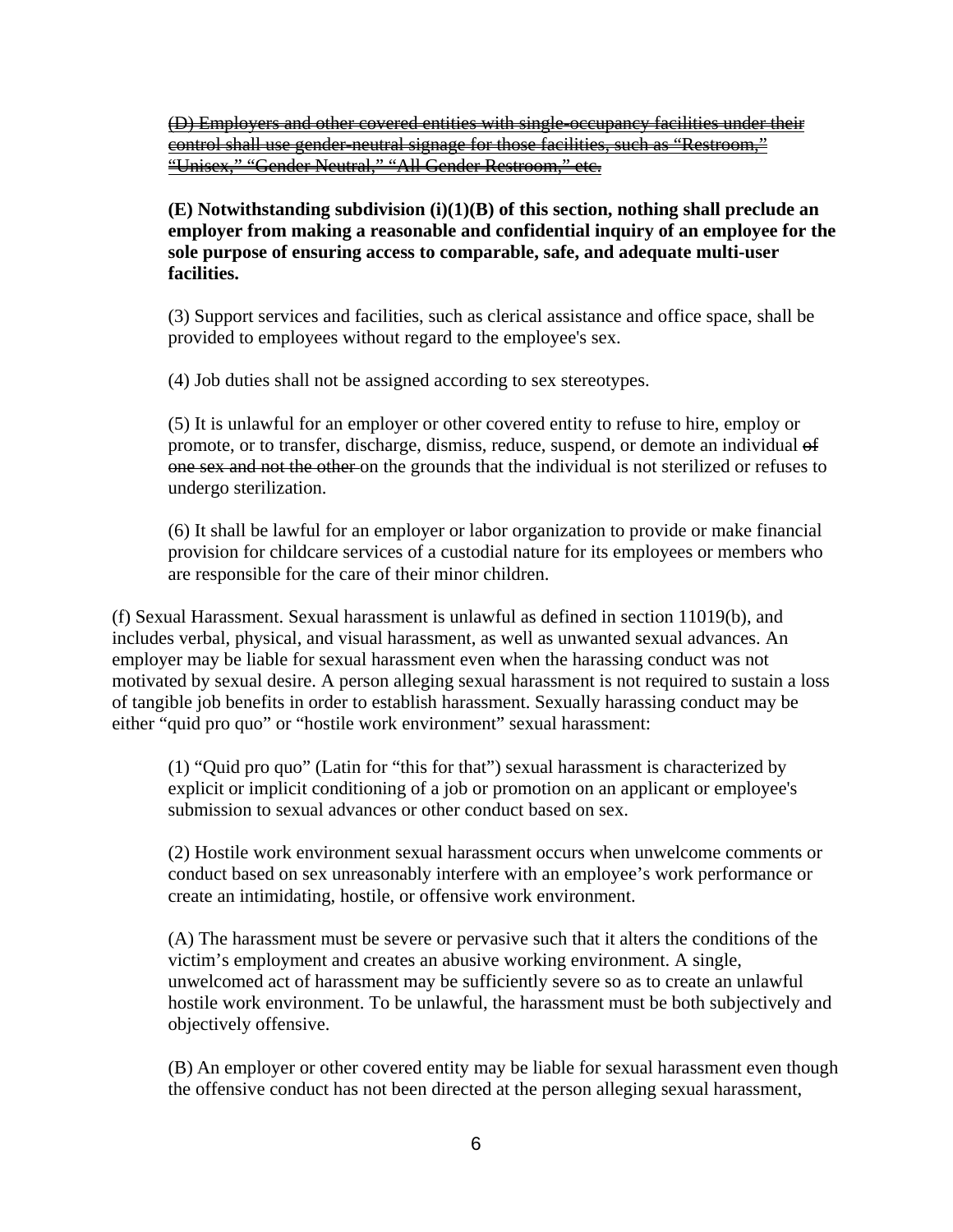regardless of the sex, gender, gender identity, gender expression, or sexual orientation of the perpetrator.

(C) An employer or other covered entity may be liable for sexual harassment committed by a supervisor, coworker, or third party.

1. An employer or other covered entity is strictly liable for the harassing conduct of its agents or supervisors, regardless of whether the employer or other covered entity knew or should have known of the harassment.

2. An employer or other covered entity is liable for harassment of an employee, applicant, or independent contractor, perpetrated by an employee other than an agent or supervisor, if the entity or its agents or supervisors knows or should have known of the harassment and fails to take immediate and appropriate corrective action.

3. An employer or other covered entity is liable for the sexually harassing conduct of nonemployees towards its own employees where the employer, or its agents or supervisors, knows or should have known of the conduct and fails to take immediate and appropriate corrective action.

4. An employee who harasses a co-employee is personally liable for the harassment, regardless of whether the employer knew or should have known of the conduct and/or failed to take appropriate corrective action.

(g) Physical Appearance, Grooming, and Dress Standards. It is lawful for an employer or other covered entity to impose upon an applicant or employee physical appearance, grooming or dress standards that serve a legitimate business purpose, so long as any such standard does not discriminate based on an individual's sex, including gender, gender identity, or gender expression. However, if such a standard discriminates on the basis of sex and if it also significantly burdens the individual in his or her employment, it is unlawful. It is unlawful to require individuals to dress or groom themselves in a manner inconsistent with their gender identity or gender expression. It is unlawful to impose upon an applicant or employee any physical appearance, grooming or dress standard which is inconsistent with an individual's gender identity or gender expression, unless the employer can establish business necessity and does not discriminate based on an individual's sex, including gender, gender identity, or gender expression.

(h) Recording of Gender and Name

(1) It is unlawful to require an applicant  $\theta$  example vector identify the applicant's sex, including gender, gender identity, or gender expression, state whether the individual is transgender-unless the employer establishes a permissible defense.

(2) If a job application form **asks***requires* an individual to identify as male or female, designation by the applicant of a gender that is inconsistent with the applicant's assigned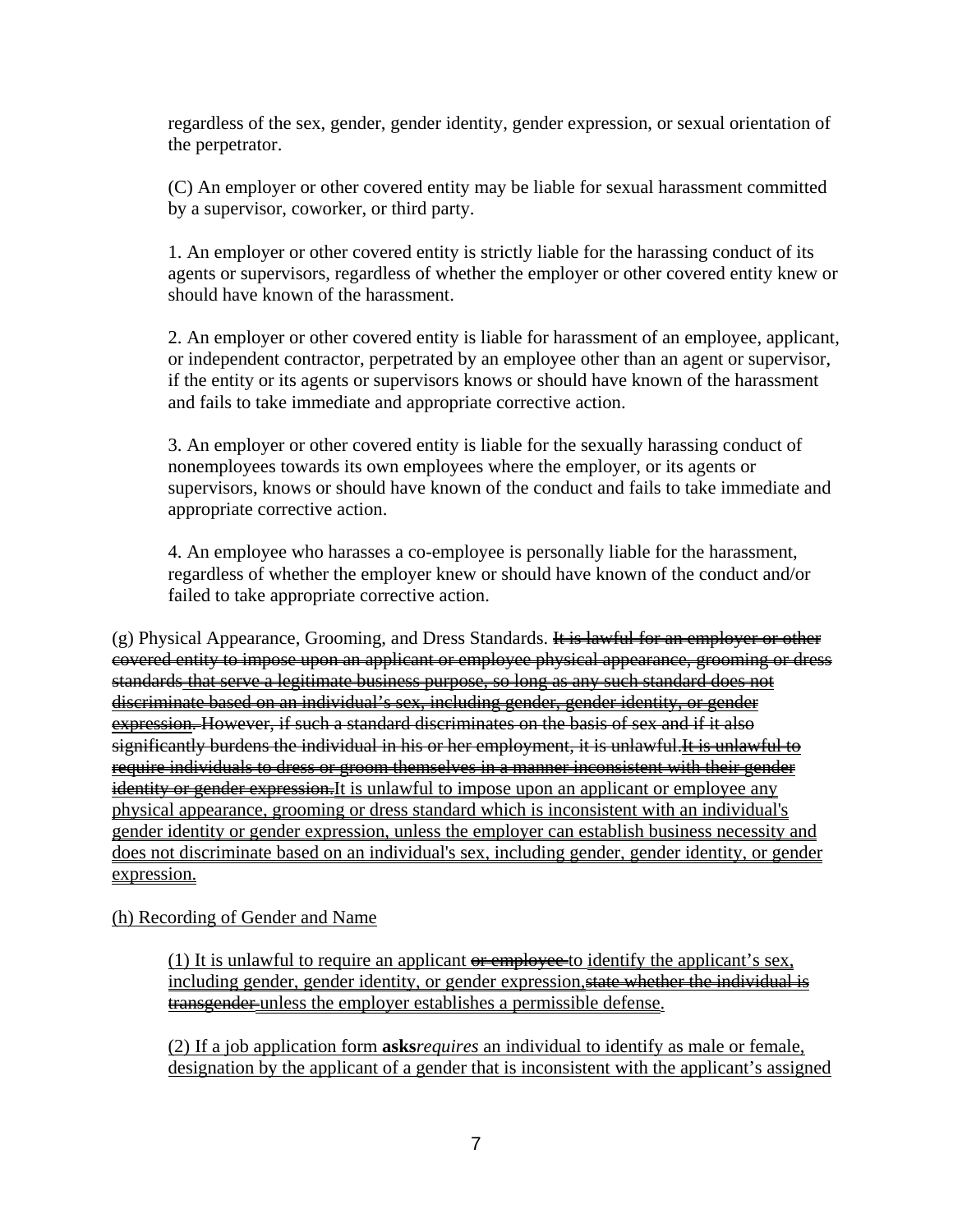sex at birth or presumed gender shall not be considered fraudulent or a misrepresentation for the purpose of adverse action based on the applicant's designation.

(3) An employer shall not discriminate against an applicant based on the applicant's failure to designate male or female on an application form, except as noted in subsection  $(5)$  below.

(34) If an employee requests to be identified with a preferred gender, name, and/or pronoun, including gender-neutral pronouns, an employer or other covered entity who fails to abide by the employee's stated preference may be liable under the Act, except as noted in subsection division (45) below.

(45) An employer **is permitted to***shall*may use an employee's gender or legal name as indicated in a government-issued identification document only if it is necessary to meet a legally-mandated obligation**, but otherwise must identify the employee in accordance with the employee's gender identity and preferred name**.

(i) Additional Rights.

(1) It is unlawful for employers and other covered entities to inquire or require documentation or proof of an individual's sex, gender, gender identity, or gender expression as a condition of employment: unless the employer or other covered entity meets its burden of proving a BFOQ defense, as defined above, or the employee initiates communication with the employer regarding any requested adjustment to the employee's working conditions.

(A) Nothing in this subsection shall preclude an employer from asserting a BFOQ defense, as defined above

(B) Nothing in this subsection shall preclude an employer and employee from communicating about the employee's sex, gender, gender identity, or gender expression when the employee initiates communication with the employer regarding the employee's working conditions.

(2) It is unlawful to deny employment to an individual based wholly or in part on the individual's sex, gender, gender identity, or gender expression.

(3) Nothing in these regulations shall prevent an applicant or employee from asserting rights under other provisions of the Act, including leave under the California Family Rights Act and rights afforded to individuals with mental or physical disabilities.

(4) It is unlawful to discriminate against an individual who is transitioning,  $\theta$ then has transitioned, or is perceived to be transitioning.

Note: Authority cited: Section 12935(a), Government Code. Reference: Sections 12920, 12921 and 12940, Government Code; *Meritor Savings Bank v Vinson* (1986) 477 US 57,